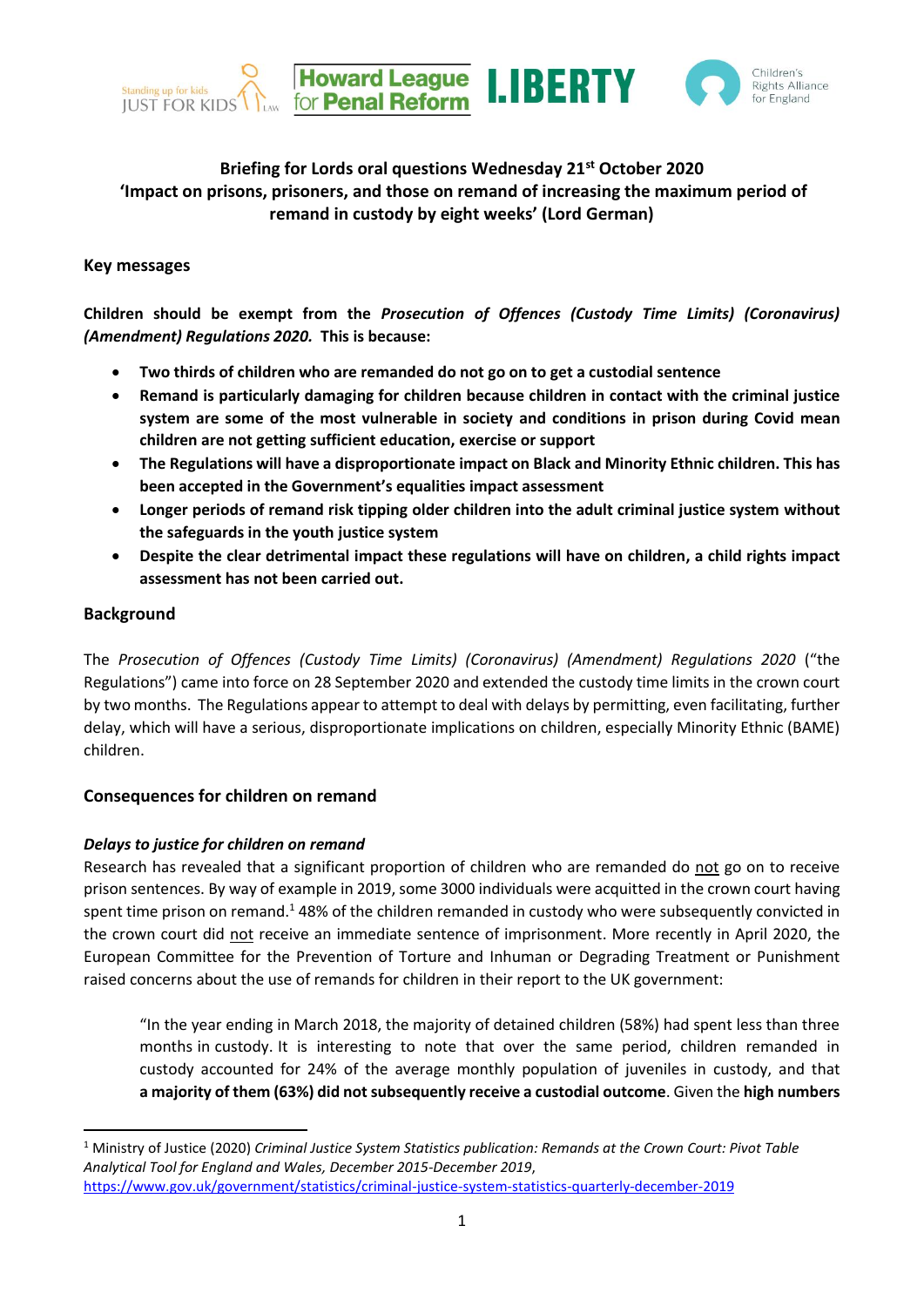





**of juveniles remanded in custody who are subsequently discharged without being sentenced**, the CPT would like to be informed about the measures being taken to ensure that young persons are only ever placed in detention as a **last resort**."<sup>2</sup>

The government responded to this concern:

"We are clear that custody should be used only as a last resort for children. That is why we have a separate remand framework for children that ensures all the alternative options are considered first.

In July 2019, in response to recommendations made by the Independent Inquiry into Child Sexual Abuse, we committed to consider the use of custodial remand for children in greater detail. **We aim to develop options by summer 2020** to reduce the number of children remanded to custody where it is appropriate to do so and while ensuring victims and the public are protected."

The recently published White Paper, Smarter Sentencing, states the MOJ intends "to avoid the unnecessary use of custodial remand for children". **This policy will have the opposite effect by routinely extending its use for children.**

The implications of such statistics mean that in some cases, the extension of remand will only **delay justice for a child defendant being kept in custody when they are in fact innocent**.

Longer period of remand will also risk children being tipped into the adult justice system without the safeguards in place in the youth justice system if they have their 18<sup>th</sup> birthday, despite being accused of committing an offence while still a child.<sup>3</sup>

## *Significant harm*

…

Although the number of children in prison has dropped in recent years, the proportion of children on remand at any one time has increased. The latest published statistics show that **37% of children in prison were on remand** as of July 2020 (a rise from 28 per cent in July 2019) (HMPPS 2020).<sup>4</sup>

It has long been acknowledged that children in prisons are particularly vulnerable – many have been in care, have special educational needs, have mental illness, or been a victim of sexual abuse experienced.<sup>5</sup> Given this, it is not surprising that prison can be extremely damaging for children. Despite a range of independent inquiries that followed the Panorama coverage of Medway Secure Training Centre in 2016, there is still cause for rising concern about the safety of children in prison. The latest safety data shows that there was a **66% increase in the self-harm rate** per 1,000 young people in the 12 months to March 2020 (MoJ 2020).<sup>6</sup> This

<sup>4</sup> Her Majesty's Prison and Probation Service (HMPPS) (2020) *Youth Custody Report: July 2020* <https://www.gov.uk/government/statistics/youth-custody-data>

<sup>2</sup> *Report to the United Kingdom Government on the visit to the United Kingdom carried out by the European Committee for the Prevention of Torture and Inhuman or Degrading Treatment or Punishment (CPT)* from 13 to 23 May 2019, p54. <https://rm.coe.int/16809e4404>

<sup>&</sup>lt;sup>3</sup> See Youth Justice Legal Centre (2020) Timely Justice: Turning 18 A briefing on the impact of turning 18 in the criminal justice syste[m https://yjlc.uk/wp-content/uploads/2020/06/Turning-18-policy-briefing.pdf](https://yjlc.uk/wp-content/uploads/2020/06/Turning-18-policy-briefing.pdf)

<sup>5</sup> Ministry of Justice/Youth Justice Board (2017) *Key characteristics of admissions to youth custody: April 2014 to March 2016*

<sup>6</sup> Ministry of Justice, (2020) *Safety in Custody Statistics, England and Wales: Deaths in Prison Custody to June 2020 Assaults and Self-harm to March 2020,* page 6, Published 30 July 2020.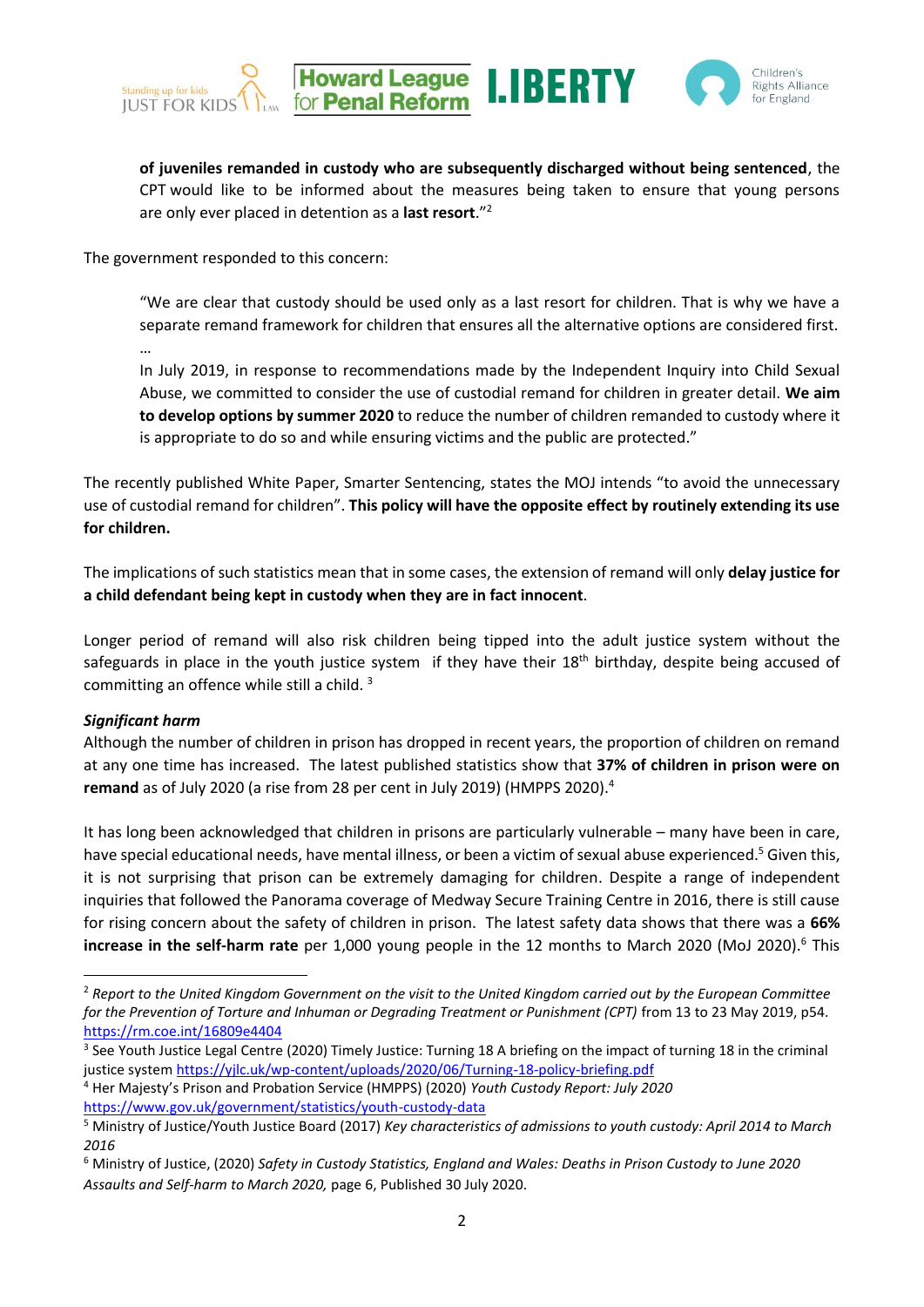



vulnerability is likely to be exacerbated by the heavier impact of imprisonment under Covid-19 restrictions, as acknowledged by the Children's Commissioner for England's recent report.<sup>7</sup>

**Howard League**<br>for **Penal Reform** 

Standing up for kids

**IUST FOR KIDS** 

The Secondary Legislation Committee's report raised concerns on the efficacy of the policy and the implications it had on justice and mental health:

"The backlog that necessitates this extension of remand periods delays justice for both the defendant and the victim and may add to the difficulties that prisons are facing during the pandemic. Extending remand can have extremely detrimental effects on the mental health of the individual and on the welfare of their families, especially where the prisoner is a parent or has dependants, every effort should be made to reduce it as soon as possible. The House may therefore wish to ask the Minister what other measures are being taken to address the backlog of trials."<sup>8</sup>

**Given the impact on children, it is extremely concerning that the Children's Commissioner has not been consulted on the Regulations and no Child Rights' Impact Assessment has been carried out.** 

The court has previously found that where children are affected by a "significant policy change", it will be irrational to not consult the Children's Commissioner.<sup>9</sup> The extension of custody time limits to a period approaching eight months is a significant policy change.

#### *Disproportionate impact on Black and Minority Ethnic children*

The Regulations will have a disproportionate effect on the Black and Minority Ethnic population, and in particular Black and Minority Ethnic children, a disproportionate number of whom are remanded to prison.<sup>10</sup>

Ministry of Justice data<sup>11</sup> shows that the proportion of Black and Minority Ethnic people of all ages in crown court matters who are remanded to prison is high – at around 20%. In the case of children, that percentage rises dramatically to over a third of all children remanded. It is also noticeable that just under a third of young adults in the crown court who are remanded to custody are from ethnic minorities.

| Year             | 2015        | 2016        | 2017        | 2018        | 2019        |
|------------------|-------------|-------------|-------------|-------------|-------------|
| <b>Total RIC</b> | 39,138      | 35,216      | 32,938      | 31,138      | 31,680      |
| <b>BAME RIC</b>  | 8,561 (22%) | 7,693 (22%) | 7,044 (21%) | 6,426 (21%) | 6,408 (20%) |
| Children         | 576         | 455         | 509         | 512         | 526         |

[https://assets.publishing.service.gov.uk/government/uploads/system/uploads/attachment\\_data/file/905064/safety-in](https://assets.publishing.service.gov.uk/government/uploads/system/uploads/attachment_data/file/905064/safety-in-custody-q1-2020.pdf)[custody-q1-2020.pdf](https://assets.publishing.service.gov.uk/government/uploads/system/uploads/attachment_data/file/905064/safety-in-custody-q1-2020.pdf)

<sup>7</sup> Children's Commissioner (2020) *Childhood in the time of Covid,* published 29 September 2020

9 In *R (C) v Secretary of State for Justice* [2008] EWHC 171, §35

<sup>11</sup> Ministry of Justice (2020) *Criminal Justice System Statistics publication: Remands at the Crown Court: Pivot Table Analytical Tool for England and Wales, December 2015-December 2019*,

<https://www.gov.uk/government/statistics/criminal-justice-system-statistics-quarterly-december-2019>

<https://www.childrenscommissioner.gov.uk/wp-content/uploads/2020/09/cco-childhood-in-the-time-of-covid.pdf> <sup>8</sup> House of Lords Secondary Legislation Scrutiny Committee (2020) *27th Report of Session 2019–21,* published 24 September 2020.<https://committees.parliament.uk/publications/2705/documents/26890/default/>

<sup>10</sup> Lammy, David. "*The Lammy review: An independent review into the treatment of, and outcomes for, Black, Asian and Minority Ethnic individuals in the Criminal Justice System*." HM Government (2017); Uhrig, Noah. *Black, Asian and minority ethnic disproportionality in the criminal justice system in England and Wales*. London: Ministry of Justice (2016).